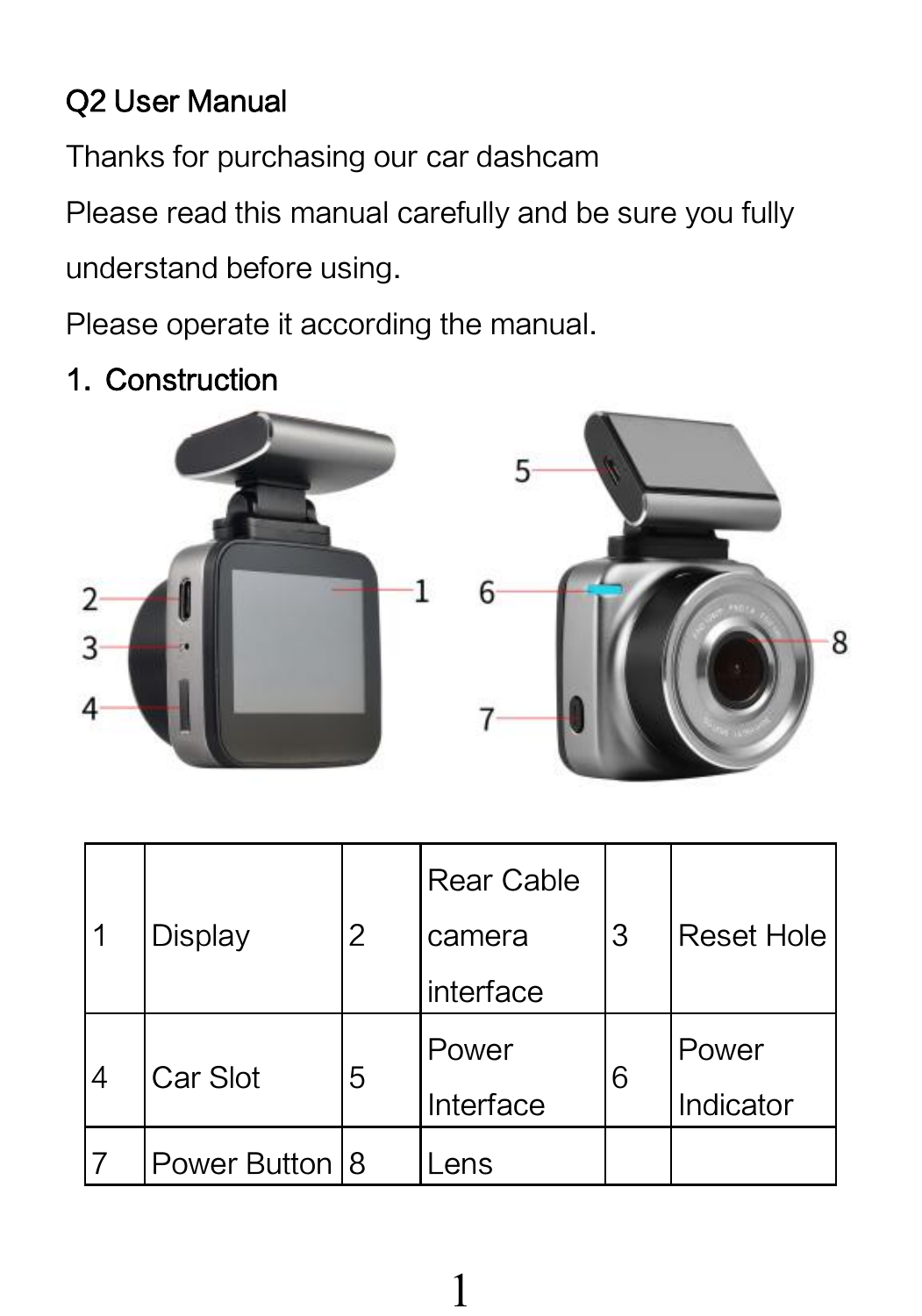## 2. Button

Power(PWR): On/Off; Turn on/off display; Reset

# 3. Touch Screen

- 1)Touch any point of the display.
- 2) Touch  $\bullet$  to enter the Settings menu.
- 3) Press **or** to reset the sub-menu of video
- 4) Press the button **to** to system reset
- 5) Press the button **the star, stop or pause of shooting.**

The sign, will flash.Press any point of the display to turn on

the display

# 4. Switch

to switch between front lens, rear lens and

picture-in-picture.

#### Micro SD Card

Insert or take out

The files will be saved in Micro sd card.

# Turn on

- 1.Press the button,Power
- 2.Connect it to Power source.

# Turn Off

1. Press the button, Power for 3s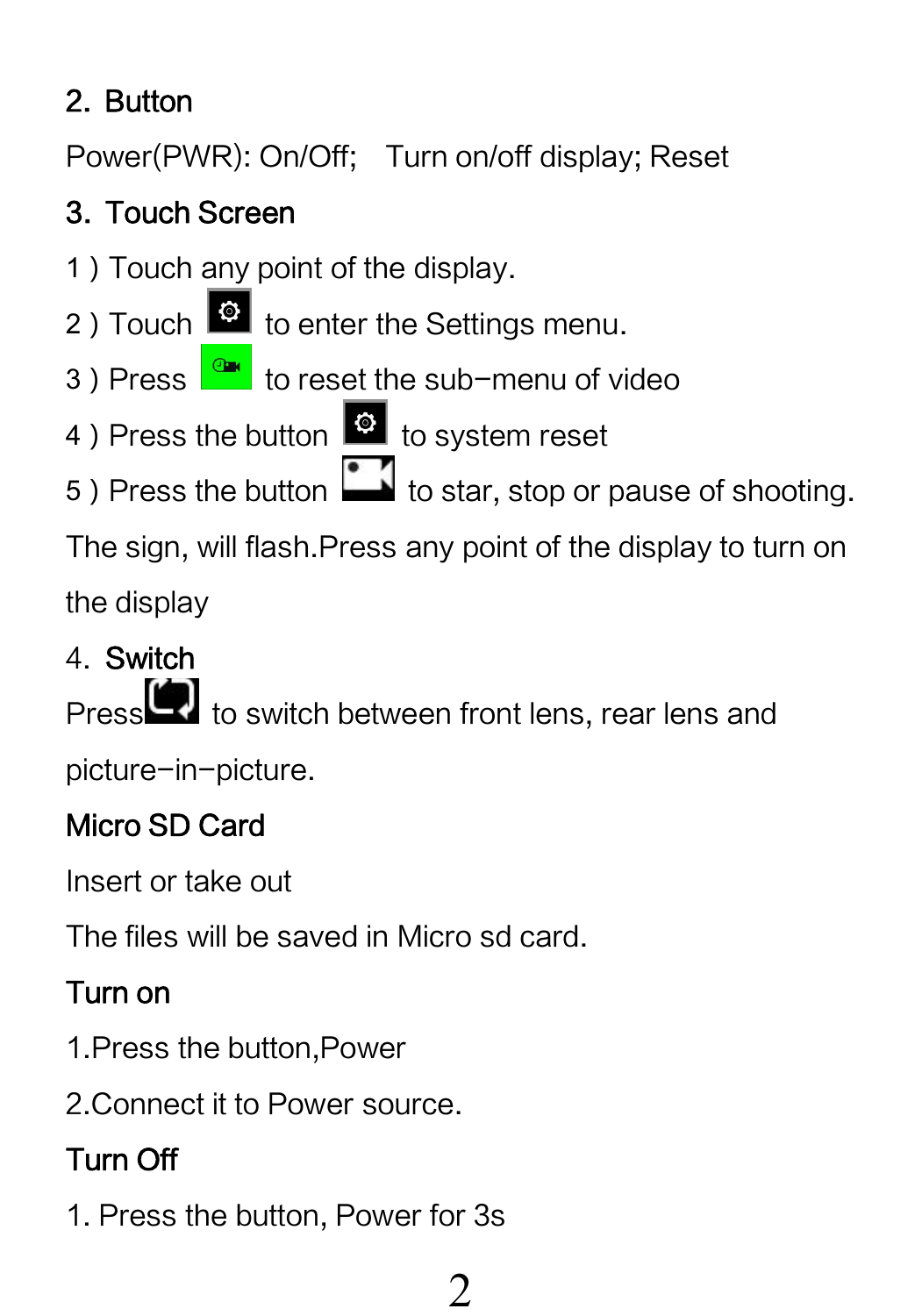2. Disconnect it to Power source.

# Function

### System

1.Press <sup>®</sup> to enter the menu

- 2. Press the  $\ddot{\bullet}$  in the menu
- 3.Press the Ok for reset the following iterms:
- 1).Beep of button: on/off
- 2).Vol: off/high/mid/low
- 3). Time: dd/mm/vv, hh/mm/ss
- 4).Language: English/简体中文/繁体中文
- 5).Frequency: 50Hz/60Hz
- 6).Display off: Off/1min/3min, factory default:Off
- 7).G-sensor Sensitivity:Off/high/mid/low,factory default:Off
- 8).System : Y/N ;Note: Y means factory default
- 9).WIFI: On/Off
- 10).Format: Y/N.
- 11).Software Version: AT-2018XXXX
- 12).WIFI Code: ANTK\_XXXX,Note: Different model,

different code

### Video

1. Shooting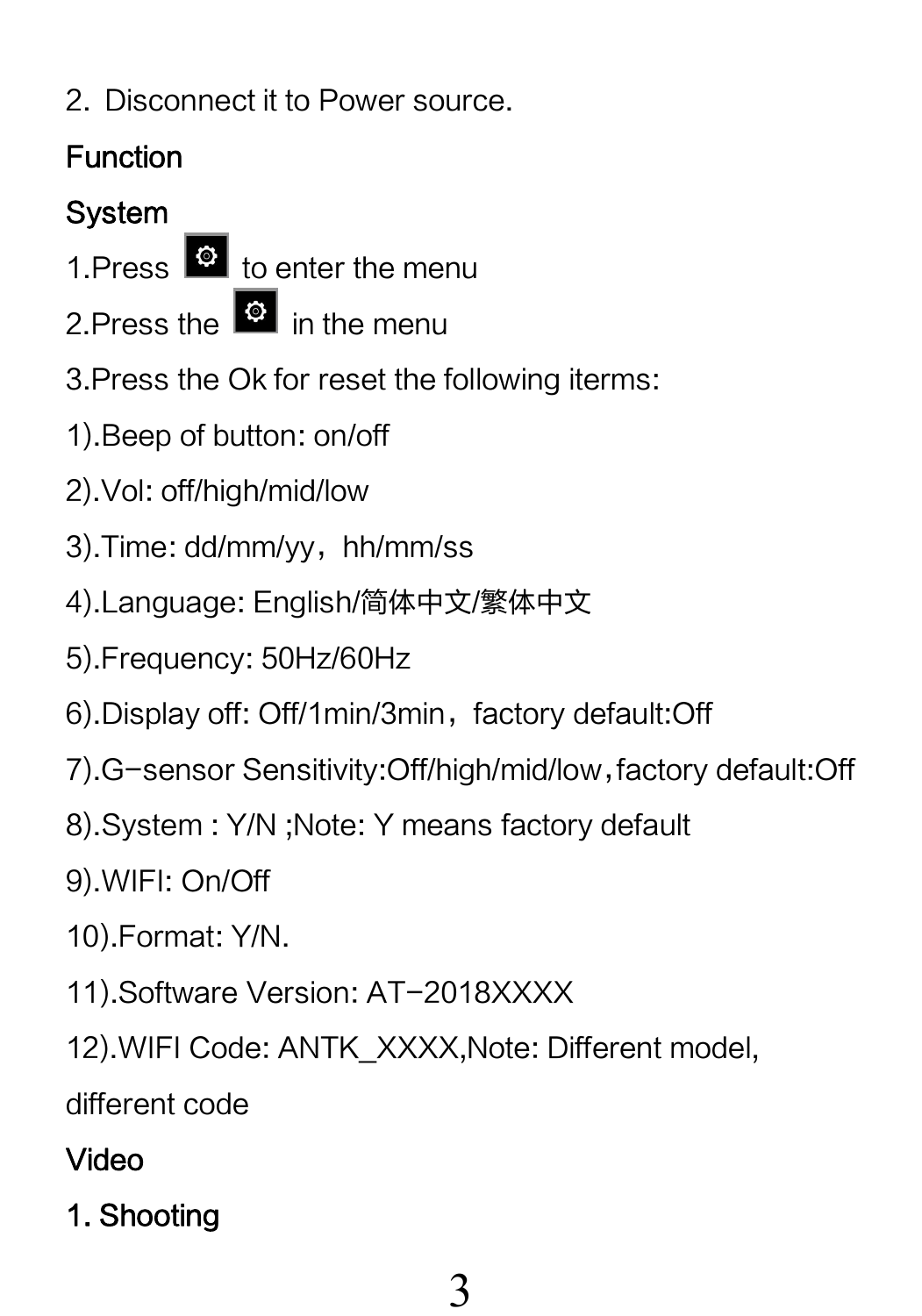

2). The sign,  $\bullet$  will flash during shooting.

#### 2.Pause

Press the sign,  $\mathbf{B}$ 

## 2. Loop Time

Reset in Menu

Loop Time:1min/3min/5min

Factory default:3min

#### Image

1)Press the sign,

# **Replay**

1)Press the sign.

2) Choose, "F" is for front lens,"  $R$ " is for rear lens.

3)Press the file to replay.

4)Press it again to pause.

# WiFi

# 1. APP Download

1) Please track "Anzone" at Google Market

2) Please track the "Anzone" at the Apple Store

2. WIFI

1. Turn on WiFi on camera, the sign,  $\widehat{\mathcal{F}}$  will display on